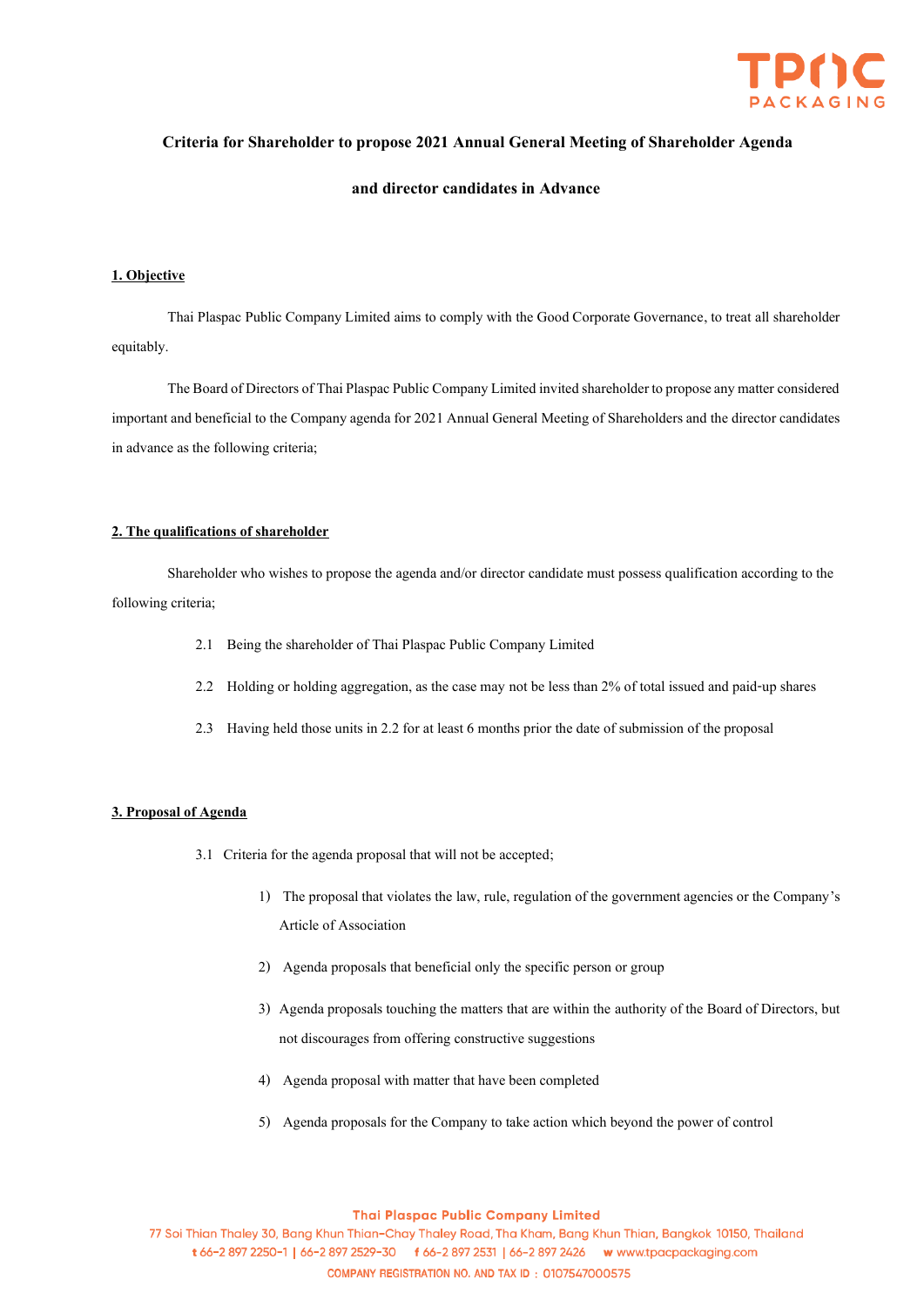

- 6) Agenda proposals from shareholder not fully qualified according to criteria No.2 or not submitted in specific period
- 7) Agenda proposals that the Board of Directors deems irresponsible or un constructive

### **4. Nomination of Director**

- 4.1 The Company will consider the director candidate who possess the following qualification only;
	- 1) Being fully qualified and not being prohibited according to:
		- The Public Company Act
		- The Securities and Exchange Act
		- The Securities and Exchange Commission
		- The Capital Market Supervisory Board
		- The Stock Exchange of Thailand
		- The Company's Articles of Association
	- 2) Having the knowledge, skills and experiences in the fields that are advantageous to their role as a Director, suitable and beneficial to the Company's business, such as in engineering, plastics, chemical, legal, accounting and finance, audit, internal business, management, capital market, economic, security, corporate governance or other areas beneficial to the composition of the Board and complementary to the Company's business;
	- 3) Dedication time and effort to the discharge duties as per his/her responsibility; and
	- 4) Having other qualifications as specified by the Nominating and Remuneration Committee and announced on the Company's websites.

### **Thai Plaspac Public Company Limited**

77 Soi Thian Thaley 30, Bang Khun Thian-Chay Thaley Road, Tha Kham, Bang Khun Thian, Bangkok 10150, Thailand t 66-2 897 2250-1 | 66-2 897 2529-30 f 66-2 897 2531 | 66-2 897 2426 w www.tpacpackaging.com COMPANY REGISTRATION NO. AND TAX ID: 0107547000575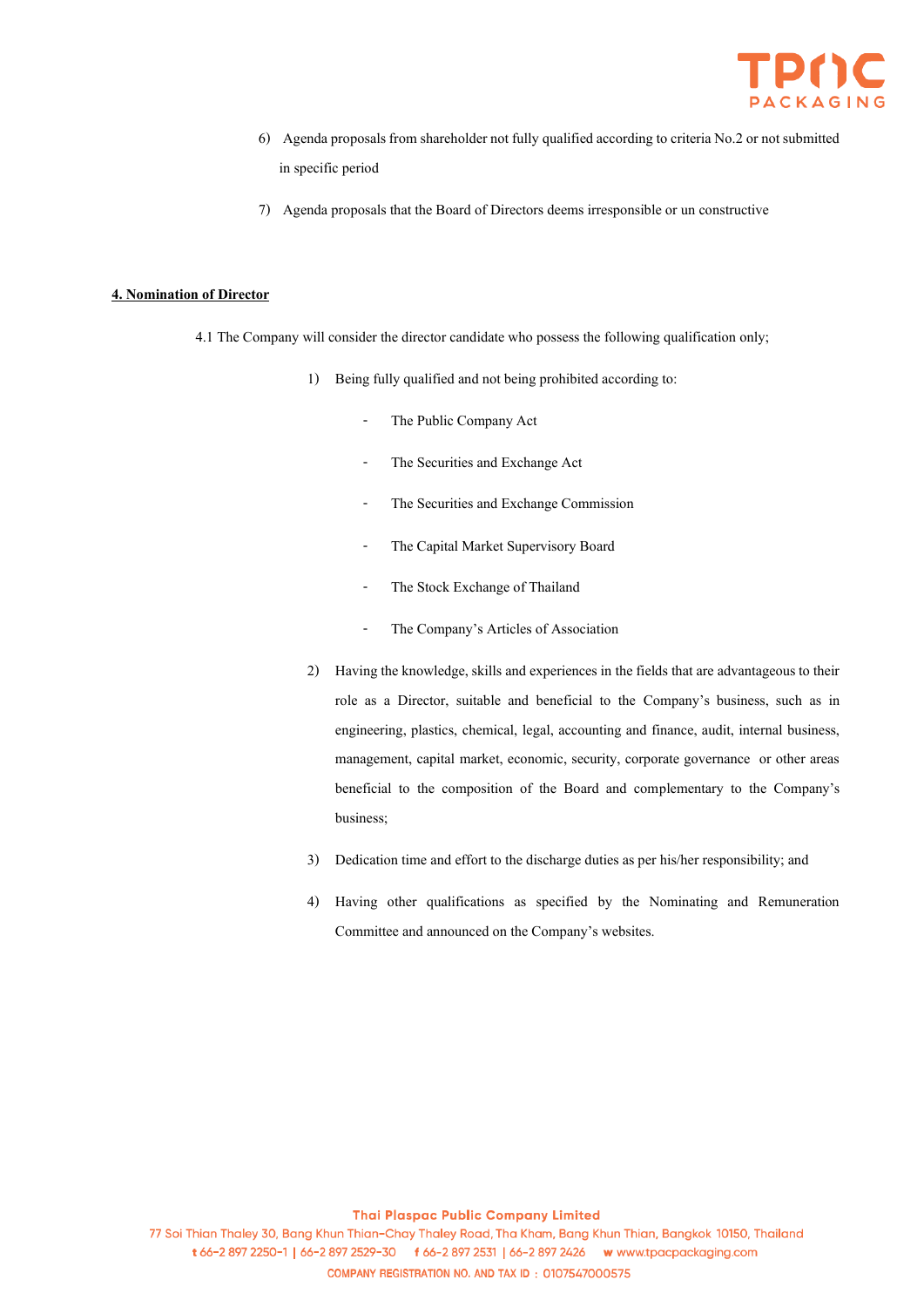

# **5. Consideration / Procedures**

## **5.1 Proposal of the Agenda**

- 1) The Company Secretary will gather/review the proposal as set by the criteria and proceed with the Company's procedure before proposing the Company's Board of Directors for consideration
- 2) The proposal approve by the Company's Board of Directors will be included in the agenda of the AGM notice, as agenda proposed by shareholders

### **5.2 The director candidates**

- 1) The Company Secretary will gather/review the correctness and completeness of information and qualifications of director candidate and proceed with the Company's procedures before proposing to the Nomination and Remuneration Committee and the Company's Board of Director's for consideration.
- 2) The name of nominee approved by Board of Director together will the Board opinion will be included in the agenda of the AGM invitation notice, as a candidate proposed by shareholders

# **The Company's Board of Directors will consider the proposal proposed by shareholders as deem**

**appropriate. The Board's resolution is final**. For the agenda and director candidate disapproved by the Board, the Company notify the shareholders at AGM.

## **6. Supporting Documents**

6.1 Form for proposing Agenda in Advance for the Annual General Meeting of Shareholders and Director

## Candidate;

6.2 Supporting documents as specified in the Form and additional supporting documents supporting the Board of Directors' consideration (if any) certified true copy and

6.3 Supporting documents of the director candidate as specified in the Form

#### **Thai Plaspac Public Company Limited**

77 Soi Thian Thaley 30, Bang Khun Thian-Chay Thaley Road, Tha Kham, Bang Khun Thian, Bangkok 10150, Thailand t 66-2 897 2250-1 | 66-2 897 2529-30 f 66-2 897 2531 | 66-2 897 2426 w www.tpacpackaging.com COMPANY REGISTRATION NO. AND TAX ID: 0107547000575